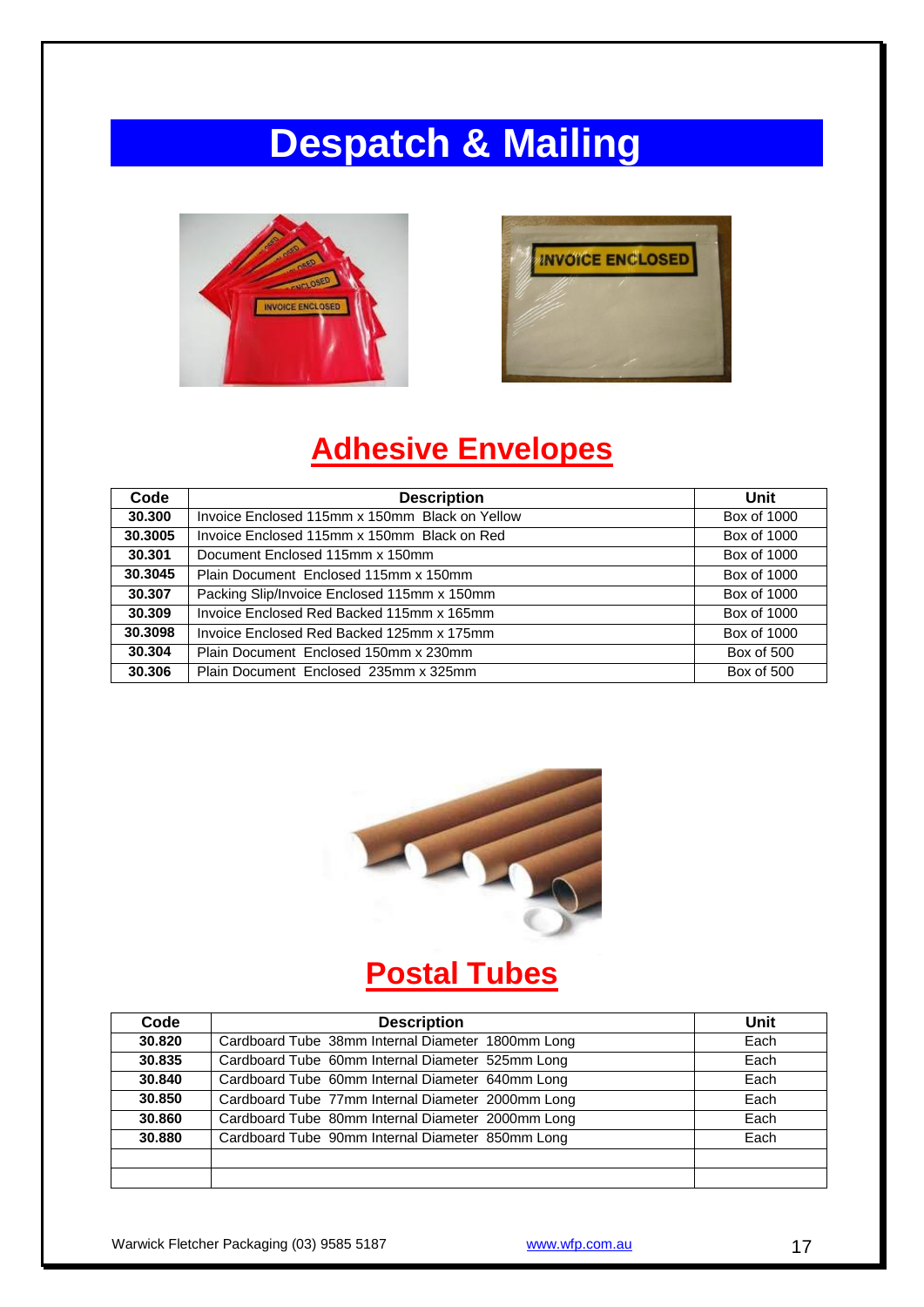### **Padded Mailing Bags**





#### **Plastic Mailers**

| Code   | <b>Description</b>                  | Unit              |
|--------|-------------------------------------|-------------------|
| 30.101 | Plastic Mailer White 151mm x 220mm  | Box of 300        |
| 30.103 | Plastic Mailer White 210mm x 270mm  | <b>Box of 200</b> |
| 30.104 | Plastic Mailer White 230mm x 230mm  | <b>Box of 200</b> |
| 30.105 | Plastic Mailer, White 241mm x 345mm | Box of 150        |
| 30.107 | Plastic Mailer White 265mm x 375mm  | Box of 100        |
| 30.109 | Plastic Mailer White 304mmx 400mm   | Box of 100        |
| 30.111 | Plastic Mailer White 360mmx 470mm   | Box of 75         |

#### **Paper Outer Mailers**

| 30.120 | Mailer Paper Outer Bubble Inside MP000 100mm x 180mm  | Box of 300 |
|--------|-------------------------------------------------------|------------|
| 30.121 | Mailer Paper Outer Bubble Inside MPOO 125mm x 230mm   | Box of 300 |
| 30.122 | Mailer Paper Outer Bubble Inside MP1 150mm x 230mm    | Box of 300 |
| 30.123 | Mailer Paper Outer Bubble Inside MP2<br>215mm x 280mm | Box of 100 |
| 30.124 | Mailer Paper Outer Bubble Inside MP4<br>240mm x 345mm | Box of 100 |
| 30.125 | Mailer Paper Outer Bubble Inside MP5<br>265mm x 380mm | Box of 100 |
| 30.126 | Mailer Paper Outer Bubble Inside MP6<br>315mm x 380mm | Box of 100 |
| 30.127 | Mailer Paper Outer Bubble Inside MP7<br>360mmx 485mm  | Box of 50  |

#### **Degradable Plastic Mailers**

| 30.130 | Plastic Mailer Oxo Degradable 150mm x 220mm | Box of 300 |
|--------|---------------------------------------------|------------|
| 30.131 | Plastic Mailer Oxo Degradable 210mm x 270mm | Box of 200 |
| 30.133 | Plastic Mailer Oxo Degradable 240mm x 345mm | Box of 150 |
| 30.134 | Plastic Mailer Oxo Degradable 265mm x 375mm | Box of 100 |
| 30.135 | Plastic Mailer Oxo Degradable 305mm x 400mm | Box of 100 |
| 30.136 | Plastic Mailer Oxo Degradable 360mmx 470mm  | Box of 75  |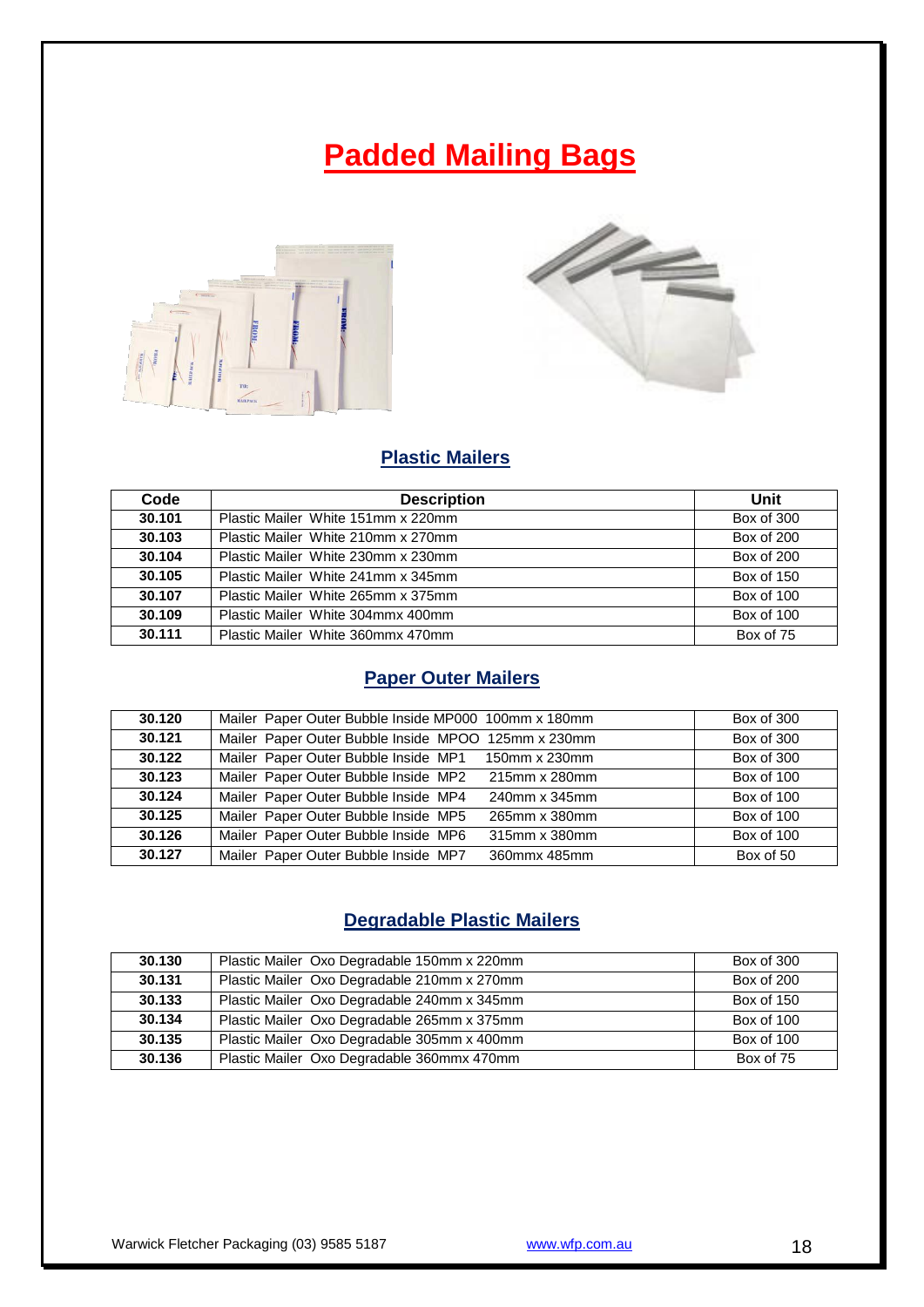### **Courier Bags**

| Code   | <b>Description</b>                       | Unit        |
|--------|------------------------------------------|-------------|
| 30.150 | Courier Bags #1 190mm x 260mm + 50mm Lip | Box of 2000 |
| 30.151 | Courier Bags #2 250mm x 325mm + 50mm Lip | Box of 1000 |
| 30.152 | Courier Bags #3 280mm x 380mm + 50mm Lip | Box of 1000 |
| 30.153 | Courier Bags #4 340mm x 440mm + 50mm Lip | Box of 750  |
| 30.154 | Courier Bags #5 420mm x 450mm + 50mm Lip | Box of 500  |
| 30.155 | Courier Bags #6 600mm x 650mm + 50mm Lip | Box of 250  |

### **Wrapping Papers**





#### **Kraft Rolls**

| Code   | <b>Description</b>           | Unit               |
|--------|------------------------------|--------------------|
| 30.187 | Kraft Paper 40gsm 600mm wide | Roll Of 550 Metres |
| 30.189 | Kraft Paper 50gsm 600mm wide | Roll Of 450 metres |
| 30.190 | Kraft Paper 60gsm 600mm wide | Roll Of 340 metres |
| 30.191 | Kraft Paper 70gsm 600mm wide | Roll Of 320 metres |
| 30.192 | Kraft Paper 80gsm 600mm wide | Roll Of 235 metres |
| 30.194 | Kraft Paper 90gsm 600mm wide | Roll Of 235 metres |
| 30.216 | Kraft Paper 45gsm 900mm wide | Roll Of 400 metres |
| 30.217 | Kraft Paper 50gsm 900mm wide | Roll Of 400 metres |
| 30.218 | Kraft Paper 60gsm 900mm wide | Roll Of 340 metres |
| 30.219 | Kraft Paper 70gsm 900mm wide | Roll Of 320 metres |
| 30.221 | Kraft Paper 80gsm 900mm wide | Roll Of 235 metres |
| 30.225 | Kraft Paper 90gsm 900mm wide | Roll Of 235 metres |

### **Kraft Sheets**

| Code     | <b>Description</b>                 | Unit         |
|----------|------------------------------------|--------------|
| 30.205   | Kraft Sheets 40GSM 510mm x 760mm   | Pack of 1000 |
| 30.206   | Kraft Sheets 40GSM 760mm x 1020mm  | Pack of 500  |
| 30.2075  | Kraft Sheets 60GSM 760mm x 1140mm  | Pack of 250  |
| 30.2076  | Kraft Sheets 70GSM 1140mm x 1520mm | Pack of 250  |
| 30.20752 | Kraft Sheets 80GSM 760mm x 1040mm  | Pack of 250  |
| 30.20756 | Kraft Sheets 80GSM 1140mm x 1520mm | Pack of 125  |
| 30.2077  | Kraft Sheets 185GSM 735mm x 1140mm | Pack of 100  |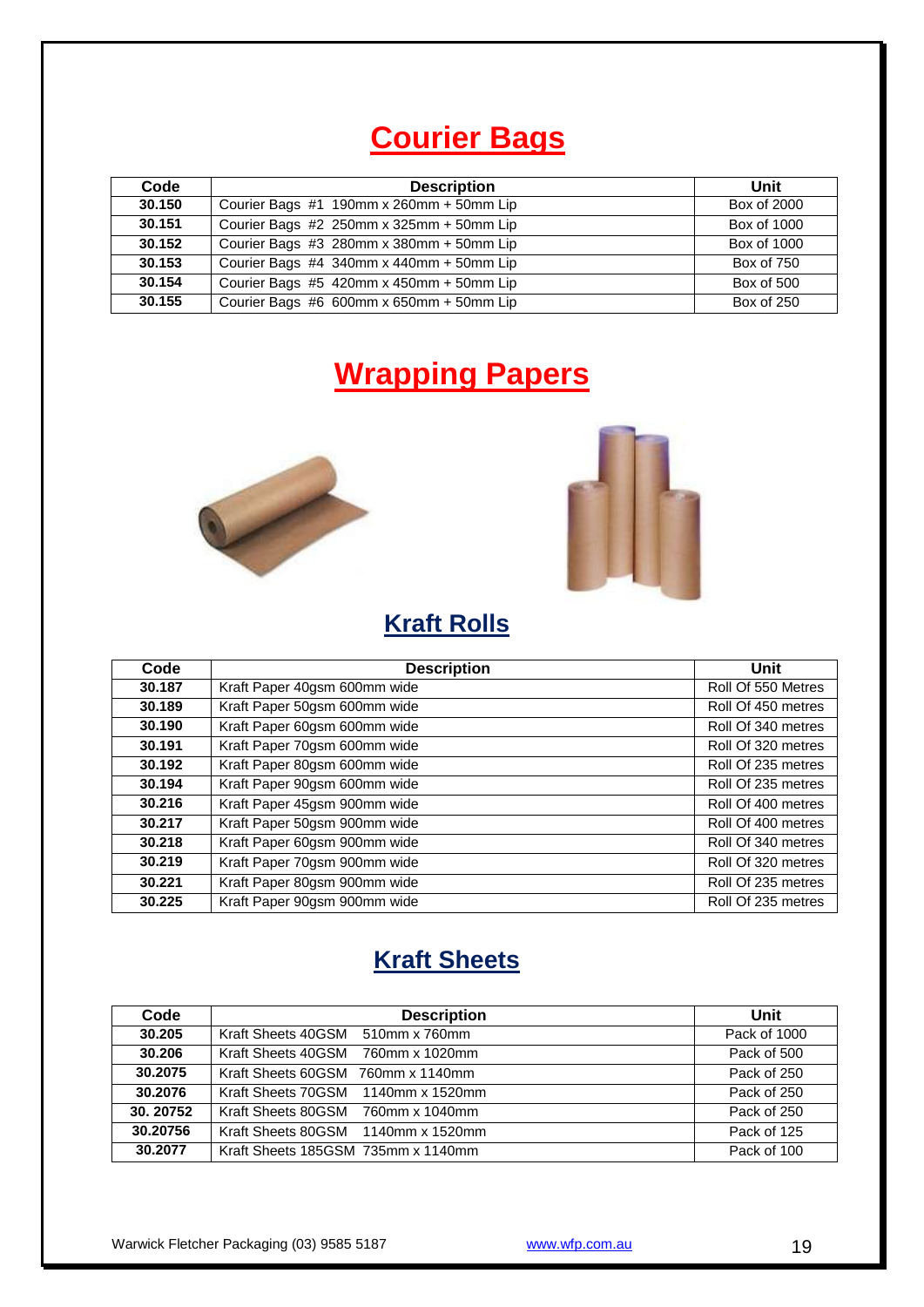### **Newsprint Rolls**

| Code   | <b>Description</b>          | Unit               |
|--------|-----------------------------|--------------------|
| 30.246 | Newsprint 45GSM 320mm Wide  | Roll of 500 Metres |
| 30.247 | Newsprint 45GSM 610mm Wide  | Roll of 500 Metres |
| 30.248 | Newsprint 45GSM 760mm Wide  | Roll of 500 Metres |
| 30.249 | Newsprint 45GSM 910mm Wide  | Roll of 500 Metres |
| 30.250 | Newsprint 45GSM 915mm Wide  | Roll of 500 Metres |
| 30.251 | Newsprint 45GSM 1215mm Wide | Roll of 400 Metres |

### **Newsprint Sheets**

| Code   | <b>Description</b>                   | Unit         |
|--------|--------------------------------------|--------------|
| 30.240 | Newsprint Sheets 45GSM 270mm x 400mm | Pack of 1000 |
| 40.245 | Newsprint Sheets 45GSM 610mm x 810mm | Pack of 620  |

# **Dispensers**

| Code   | <b>Description</b>                | Unit |
|--------|-----------------------------------|------|
| 30.265 | Kraft Paper Dispenser 610mm Wide  | Each |
| 30.266 | Kraft Paper Dispenser 760mm Wide  | Each |
| 30.267 | Kraft Paper Dispenser 915mm Wide  | Each |
| 30.268 | Kraft Paper Dispenser 1220mm Wide | Each |

# **Tissue Papers**



| Code           | <b>Description</b>                                                                                                                                                                                                                                                                                                     | Unit        |
|----------------|------------------------------------------------------------------------------------------------------------------------------------------------------------------------------------------------------------------------------------------------------------------------------------------------------------------------|-------------|
| 30.280         | Tissue Paper White Acid Free 17GSM                                                                                                                                                                                                                                                                                     | Ream of 480 |
| <b>Various</b> | <b>Tissue Paper Coloured 17GSM</b><br>Colours Available, Lime, Light Green, Mid Green, Dark Green, Avocado,<br>Light Yellow, Yellow, Orange, Light Pink, Pink, Candy Pink, Plum,<br>Burgundy, Red, Violet, Purple, Lilac, Light Blue, Turquoise, Dark Blue,<br>Baby Blue, Vanilla, Coffee, Peach, Chocolate, and Black | Ream of 500 |
|                |                                                                                                                                                                                                                                                                                                                        |             |